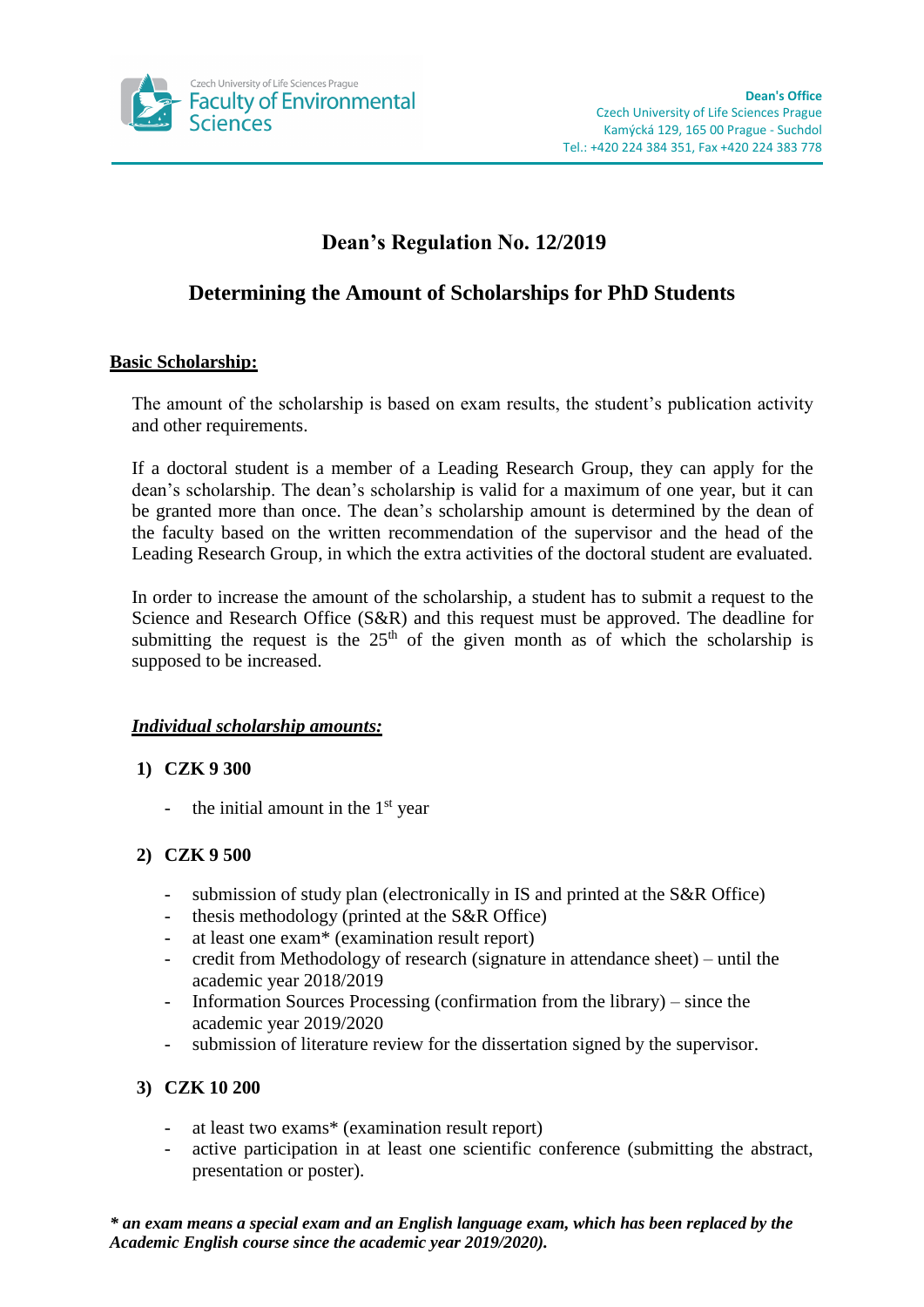

## **4) CZK 11 250**

- at least three exams\* (examination result report)
- first scientific paper in a scientific journal  $(J_{\text{imp}}, J_{\text{SC}})$  according to the RIV M17+ methodology\*\* sent to the editorial board proven by a confirmation
- active participation in at least two scientific conferences (submitting the abstract, presentation or poster). One conference may be replaced by a different, so-called Category I result – publications results according to the RIV M17+ methodology\*\*.

## **5) CZK 13 000**

- all partial exams\* (AKE, EKO, ÚVRK 5, ENVM 4) (examination result report)
- exam in Didactic and Presentation Skills (examination result report)
- Statistical Methods course (PhD students who started their studies since the academic year 2019/2020).
- Academic Writing course (PhD students who started their studies since the academic year 2019/2020).
- first scientific paper in a scientific journal  $(J_{\text{imp}}, J_{\text{SC}})$  according to definition of the RIV M17+ methodology\*\* at least accepted for publishing (confirmation of acceptance)
- a second scientific article at least in a scientific journal in the SCOPUS database with an assigned Scientific Journal Ranking index  $(J_{\rm sc})$  – status "Under review" (confirmation from the editorial board)
- the applicant must be specified as the first author in at least one of these scientific articles.

#### *Note:*

- 1) only publications adhering to the Dean's Regulation No. 04/2018 determining the valid form of affiliation in publications and other outputs of students and employees of FES CZU Prague will be accepted
- 2) only publications entered in the http://cv.czu.cz application will be accepted.